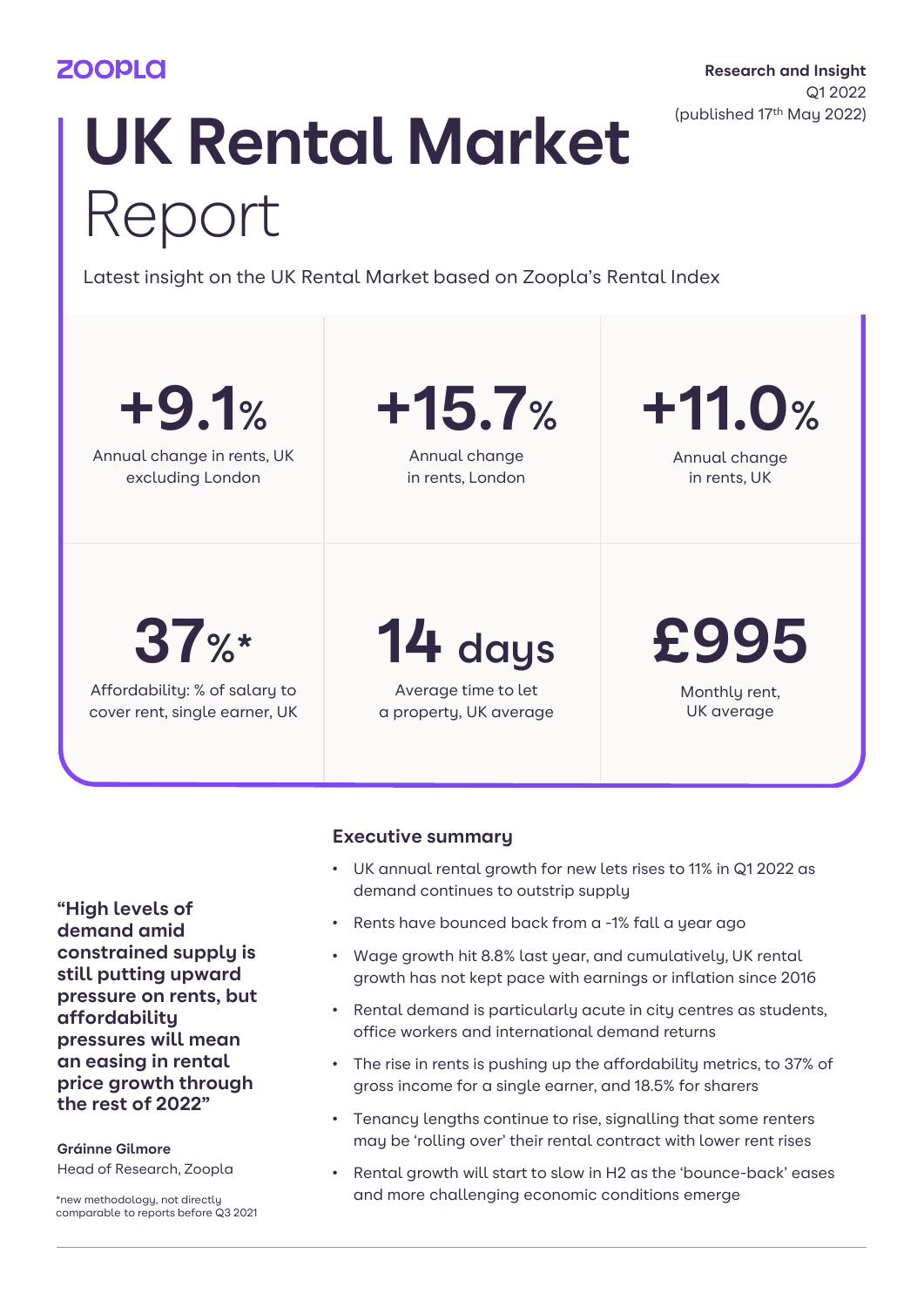## **ZOOPLA**

## **£830**

Average monthly rent UK excl London, March 2022

## **UK rental growth at +11%**

Rental growth continued to gain momentum in Q1 as high levels of rental demand put upwards pressure on rents.

The average monthly rent climbed to £995 from £897 a year ago, taking the annual rate of growth to +11% according to Zoopla index, which is based on new lets agreed.



The rate of rental growth has gained momentum across most markets in the last six months as post-pandemic demand surged back into city centre markets and the supply of properties for rent struggled to keep pace. The rise is asking rents has been particularly acute in the flats market in London.

This sharp growth comes after a period of moderate rental growth in most of the UK however, with growth outside London pegged at between 1% and 4% for much of the last decade, as the purple line above shows.

Cumulative UK rental growth since the start of 2016 totals 16%. When compared to average wages and CPI inflation, average UK rents have not kept pace since 2016, as shown in the chart below.

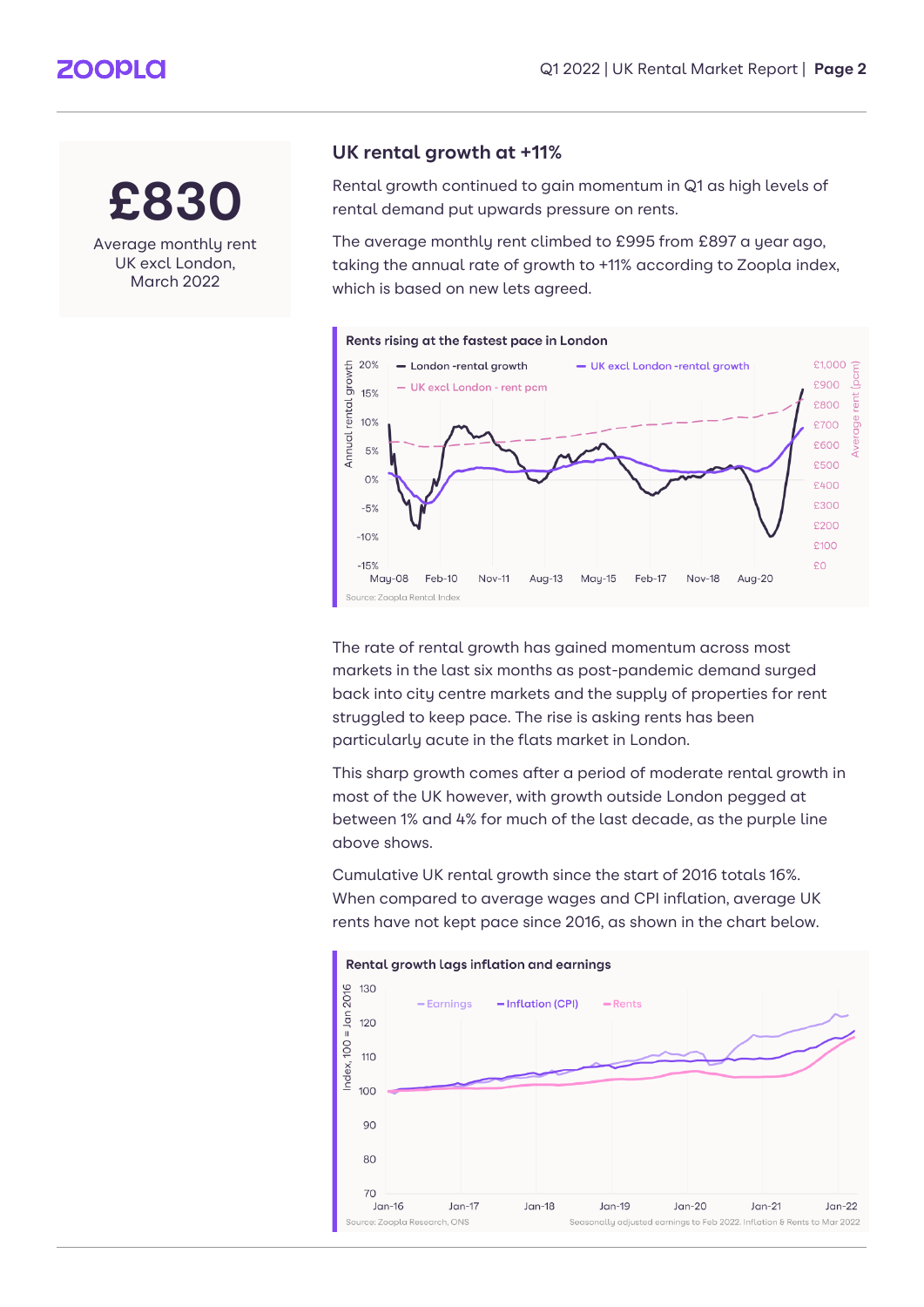#### **Regional trends**

As the map on page 6 illustrates, there has been strong annual rental growth across most regions of the UK, ranging from 15.7% in London to 6% in Scotland.

In the chart below, we have compared how the rental growth registered over the last two years translates in monetary terms. Despite the strong annual rental growth in London over the last year, it is the South West where average rents have risen most, up by £127 a month compared to March 2020. This equates to an additional 5% of average earnings in the region.



Rental growth since March 2020 as a % of average earnings

The chart below shows the dynamics in terms of supply and demand across the regions. However, it is notable that there isn't a straight-line relationship when it comes to the gap between supply and demand and rental growth. Even in the East Midlands, where supply constraints are less pronounced than in London and the South West, there is still double-digit rental growth given the strength of demand. But it is likely, as demand levels normalise, the markets with less marked supply constraints will be the first to see a softening of rental growth rates – including the East Midlands, West Midlands and East of England.

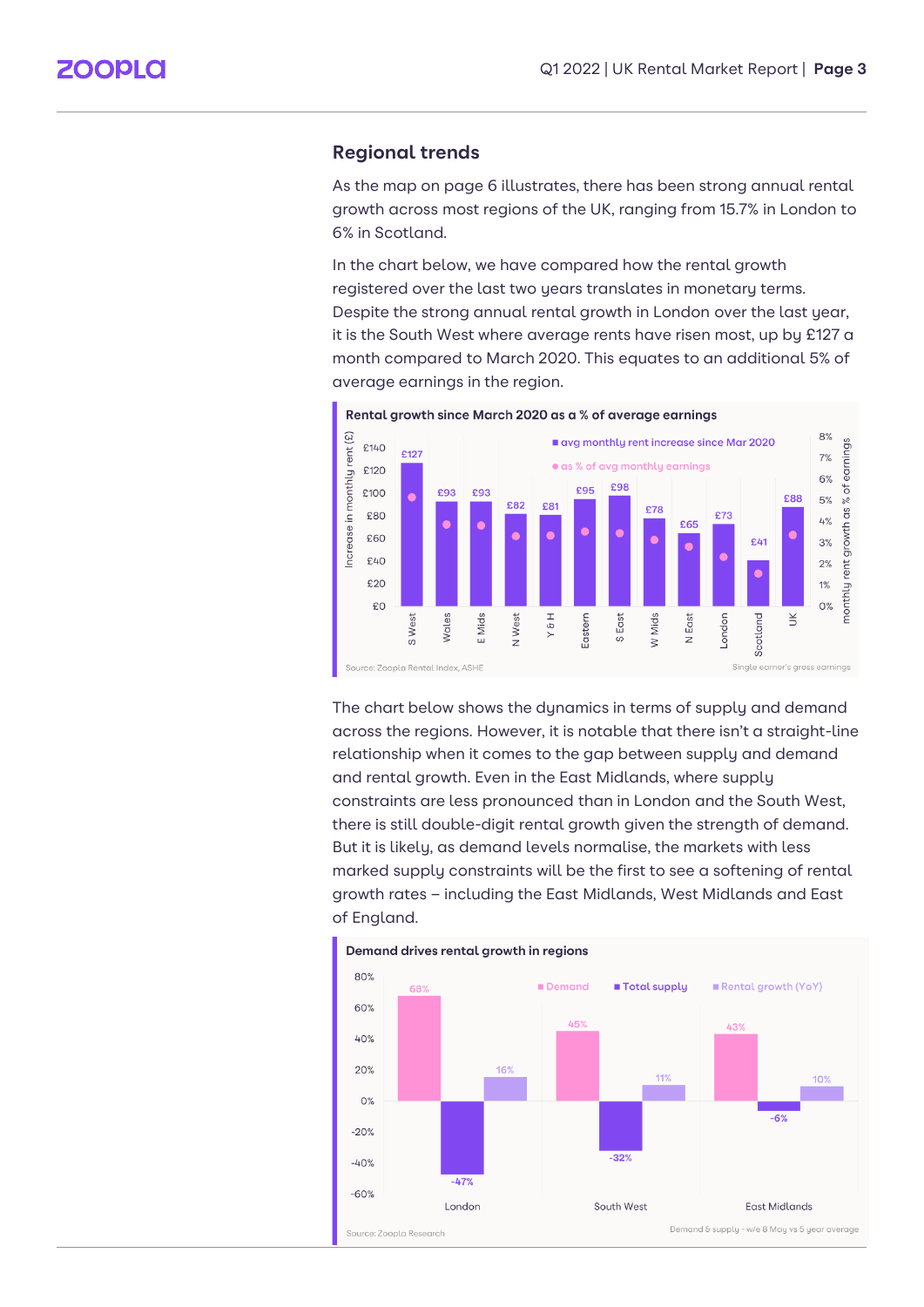## **Affordability**

The sharp rise in rents has stretched affordability metrics, with the average rent now accounting for 37% of gross earnings for a single renter. Around a third of renters are single earners, according to the English Housing Survey. So for the majority of renters who live with partners or share accommodation, the proportion of gross earnings used for rent falls to 18.5% on average



However, as the chart above shows, the rental market is highly localised. While the purple dots show the average proportion of a joint income needed to cover rent in each region, the spread around this average is larger, especially in the North West, and in London.

While rent accounts for 21% of joint income in Manchester, in the local authority of Copeland, which includes the towns of Whitehaven and Cleator Moor, average rent accounts for just 7% of average joint income.

As in the sales market, many renters will be centred in a location due to family, work or school. However, there will be a proportion of renters who are able to move to other markets in order to cut their rental outgoings.

Another way to do this is to stay put in their current rental property, as often tenants in situ can strike alternative rental deals with their landlord, especially landlords keen to avoid a void period on their property. Our data shows that the average tenancy length has been rising since 2017. While this would be expected during the pandemic, when moving was more challenging, there has been a tick up again since the end of the lockdowns.

The average time between rental listings coming to the market has risen by 5 months, from around 1 year in 2017 to 75 weeks in March 2022.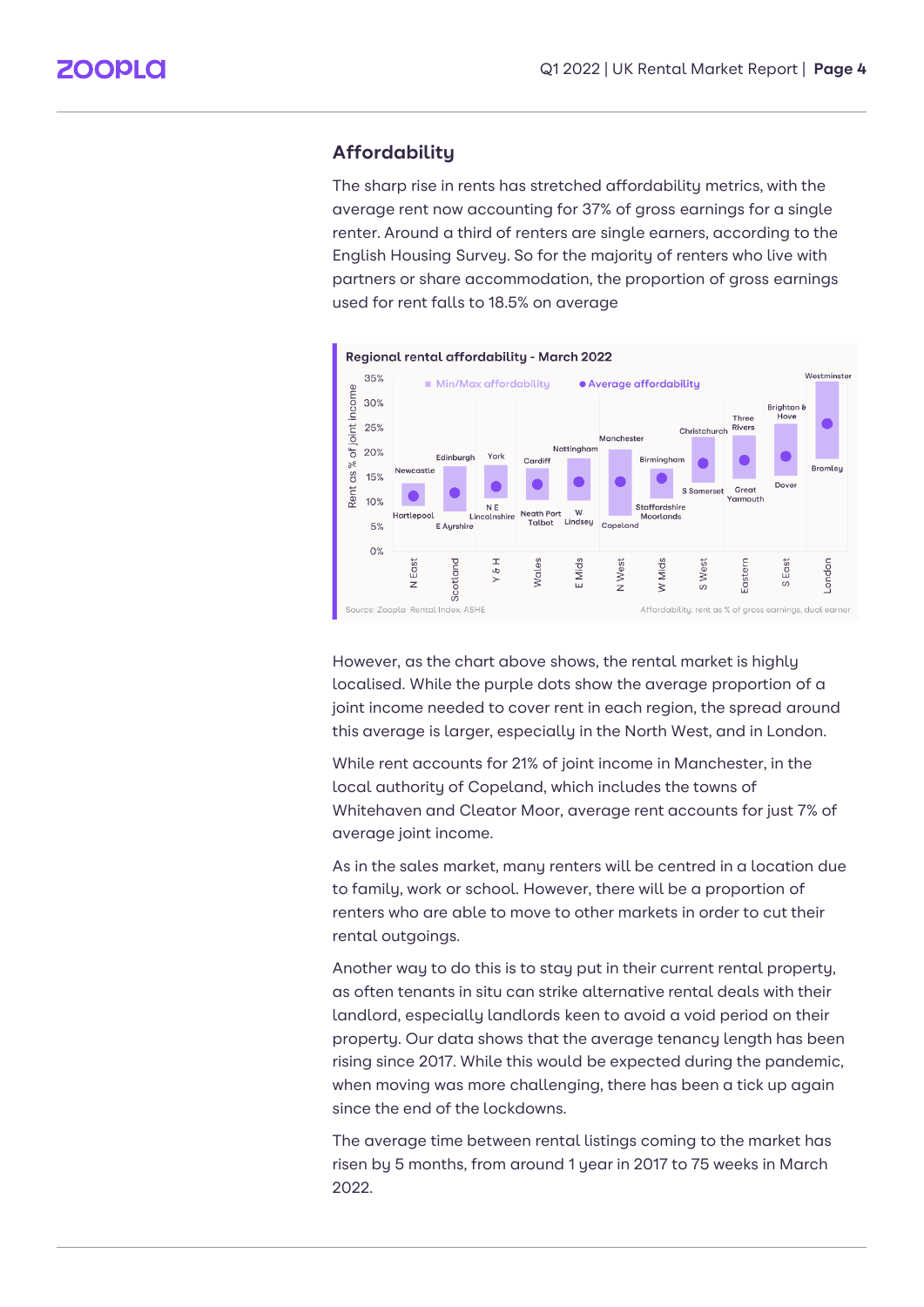## **ZOOPLO**

## **37%**

Long-run average, rental affordability, rent as proportion of single earner gross income

### **Outlook**

UK rental growth is being driven by high rental demand and limited supply, trends that are more pronounced in city centres. The surge of post-pandemic pent-up demand will normalise through Q2 and Q3.

At the same time, stretched affordability will also start to put a limit on further rental growth although this may not apply at a similar level across the market. While renters with more disposable income can adjust their property choices in order to limit their rental payments, those at the more economic end of the market have less choice to do this, and are most impacted by rental rises.

However, the lack of supply is a wider structural issue in the Private Rented Sector (PRS) as buy to let landlords are not investing at the same pace as they were before tax changes which have been introduced since 2016. This will put a floor under rental growth.

Even so, in a market which has registered double-digit annual rental growth, landlords in local markets will find increased sensitivity to pricing among renters. Our data shows that, on average, tenants are staying put in their current properties for longer, which may be partly due to not wanting to move into a new rental property where a larger rent increase will be applied.

There is a question around rising interest rates and whether renters will feel the impact of rising mortgage rates for landlords. Most landlords will have fixed-rate mortgage deals, so this will not be happening across the whole market at once, but in these market conditions, local demand will determine whether landlords can pass on this increased cost, especially as living costs are rising.

We expect rents to continue to rise this year, but at a more modest pace, with UK rental growth excluding London at 4.5% by the end of the year, which is in line with independent forecasts for earnings growth for 2022. We forecast London rental growth to be running at around 3.5% by the end of the year.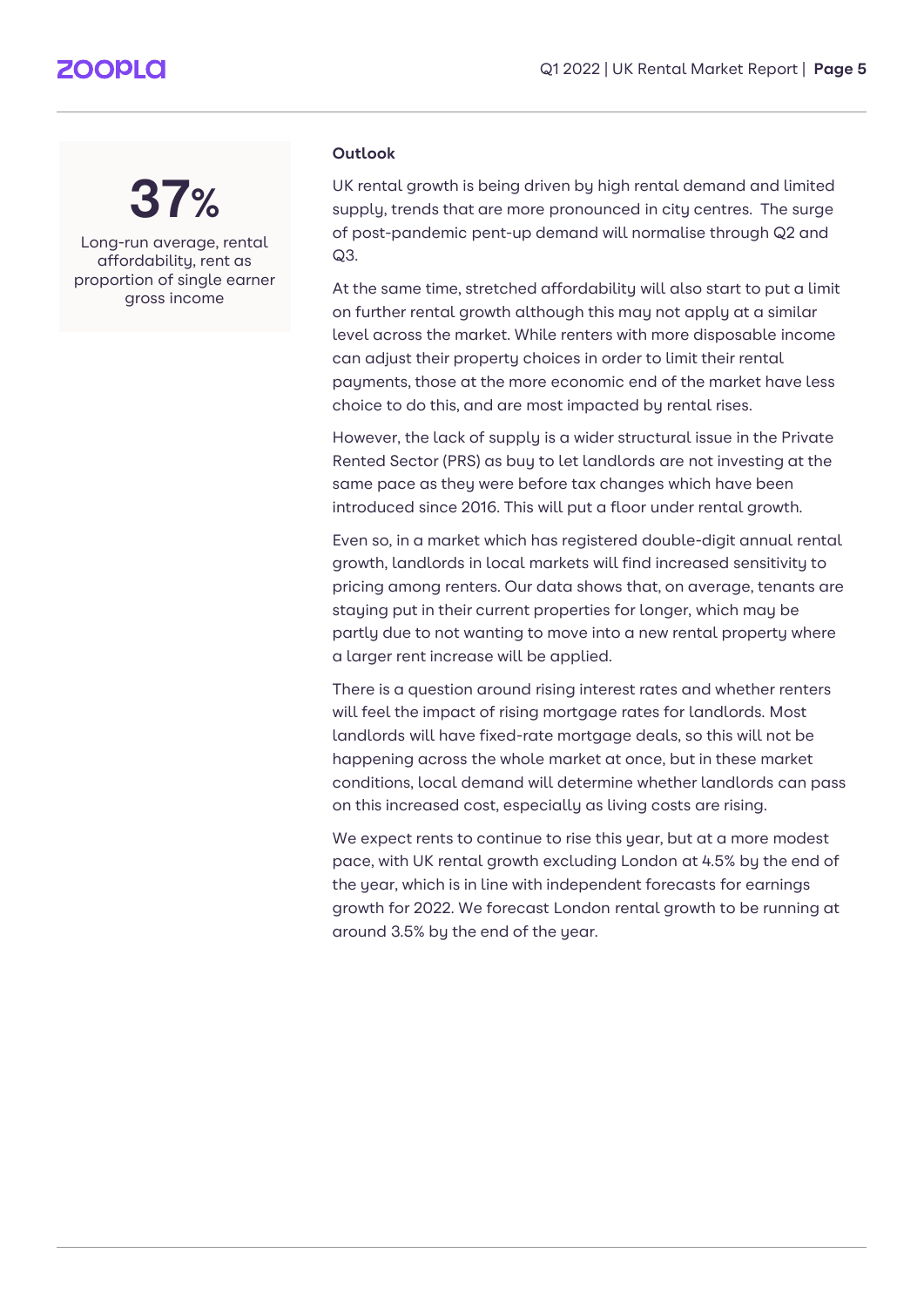## **Rental Highlights**

Note: The Zoopla rental market index is repeat transaction index, based on asking rents and adjusted to reflect achieved rents. The index is designed to accurately track the change in rental pricing for UK housing.

| <b>March 2022</b><br>(Published May 2022) |                           |                       |                              |    | City                        | Annual %<br>change in rents | Average<br>rent (pcm)* |
|-------------------------------------------|---------------------------|-----------------------|------------------------------|----|-----------------------------|-----------------------------|------------------------|
| Source: Zoopla Rental Market Report       |                           |                       |                              |    |                             |                             |                        |
|                                           |                           |                       |                              |    | 1. Manchester               | $14.3% \sim$                | £856                   |
| City                                      |                           |                       |                              |    | 2. Belfast                  | 13.7% $\sim$                | £679                   |
|                                           |                           |                       |                              |    | 3. Birmingham               | 13.0% $\sim$                | £767                   |
| Annual %<br>change in rents               | Average rent<br>(pcm) $*$ |                       |                              |    | 4. Nottingham               | 13.0% $\sim$                | £797                   |
|                                           |                           |                       |                              |    | 5. Bristol                  | 12.0% $\sim$                | £1,145                 |
|                                           |                           |                       |                              |    | 6. Leeds                    | 11.5% $\sim$                | £792                   |
|                                           |                           |                       |                              |    | 7. Edinburgh                | 11.0% $\sim$                | £990                   |
|                                           |                           |                       |                              |    | 8. Glasgow                  | 10.9% $\sim$                | £720                   |
|                                           |                           | <b>Scotland</b>       |                              |    | 9. Cardiff                  | 10.2% $\sim$                | £889                   |
|                                           |                           |                       |                              | 15 | 10. Sheffield               | $9.2%$ ^                    | £687                   |
|                                           |                           | 6.0% $\land$          | £647                         |    | 11. Liverpool               | 8.9% $\sim$                 | £673                   |
|                                           |                           |                       |                              |    | 12. Cambridge               | 8.2% $\sim$                 | £1,296                 |
|                                           |                           |                       |                              |    | 13. Newcastle               | $7.7\%$ ^                   | £659                   |
|                                           |                           |                       |                              |    | 14. Southampton             | $7.4%$ ^                    | £916                   |
|                                           |                           |                       | $\overline{7}$<br>8          |    | 15. Aberdeen                | 6.5% $\wedge$               | £595                   |
|                                           |                           |                       |                              |    | UK (ex. London)             | $9.1\%~$                    | £830                   |
|                                           | Northern Ireland          |                       | <b>North East</b>            |    | UK                          | 11.0% $\sim$                | £995                   |
|                                           |                           |                       |                              |    | <b>Yorkshire and Humber</b> |                             |                        |
|                                           |                           | <b>North West</b>     |                              |    | 10.0% $\land$               | £668                        |                        |
|                                           |                           | 10.9% $\land$         | £695                         | 6  |                             |                             |                        |
|                                           |                           |                       |                              | 10 | <b>East Midlands</b>        |                             |                        |
|                                           |                           |                       |                              |    | $9.7\% \sim$                | £731                        |                        |
|                                           |                           |                       | <b>West Midlands</b>         |    |                             | <b>East of England</b>      |                        |
|                                           |                           | 10.9% $\land$         | £750                         | 3  |                             |                             |                        |
|                                           |                           |                       |                              |    | $\overline{12}$             | $7.2\% \wedge$              | £983                   |
|                                           |                           | Wales                 |                              |    |                             |                             |                        |
|                                           |                           |                       | $\overline{\mathbf{5}}$<br>9 |    | London                      |                             |                        |
|                                           |                           | £705<br>11.0% $\land$ |                              |    | 15.7% $\land$               | £1,698                      |                        |
|                                           |                           |                       |                              | 14 |                             |                             |                        |
|                                           |                           | <b>South West</b>     |                              |    |                             |                             |                        |
|                                           |                           |                       |                              |    | <b>South East</b>           |                             |                        |
|                                           |                           | 10.5% $\land$         | £917                         |    | £1,109<br>$7.6\% \wedge$    |                             |                        |
|                                           |                           |                       |                              |    |                             |                             |                        |
| * Average 1-4 bed properties              |                           |                       |                              |    |                             |                             |                        |